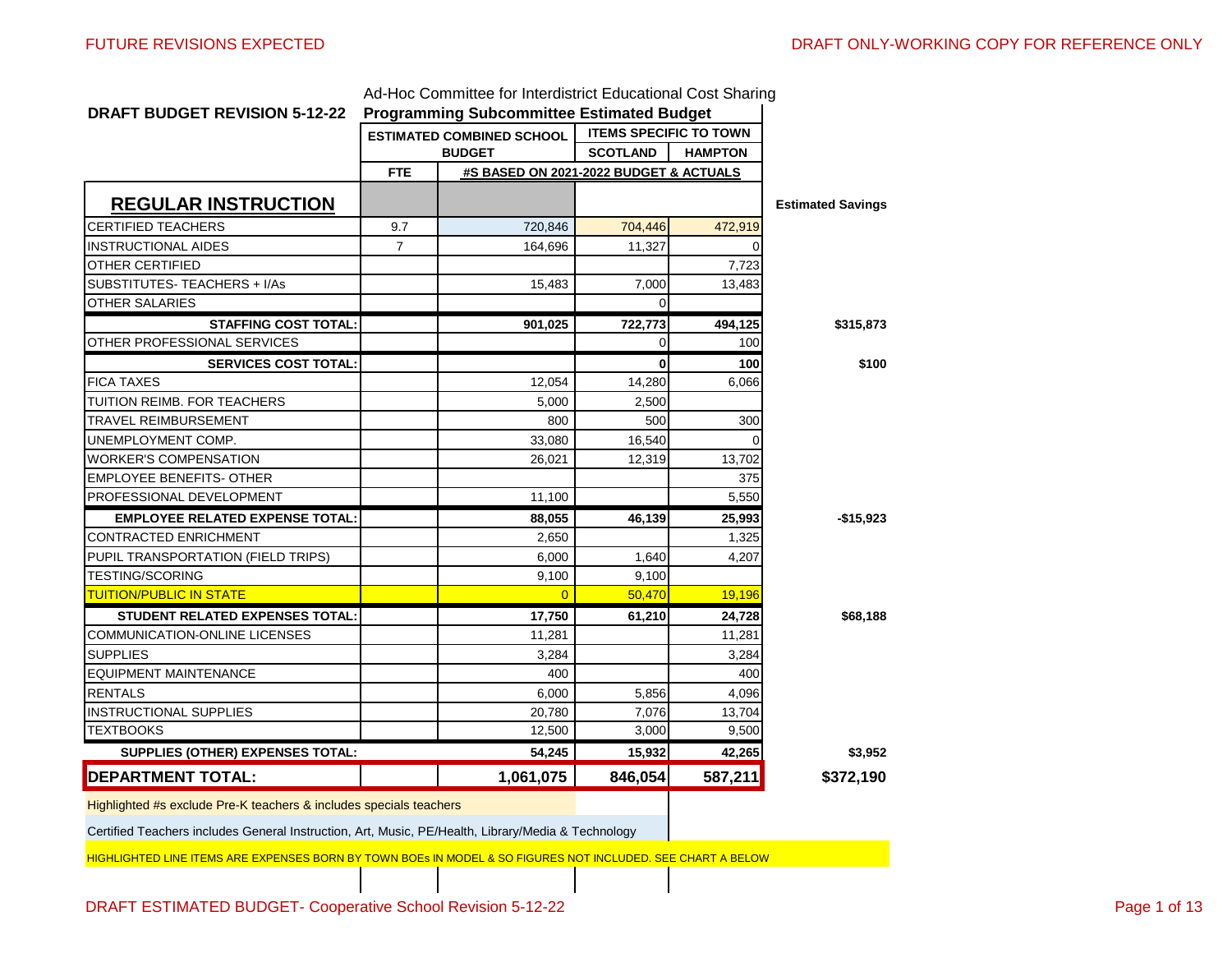| <b>PREKINDERGARTEN</b>                  |   |         |          |         |          |
|-----------------------------------------|---|---------|----------|---------|----------|
| <b>CERTIFIED TEACHERS</b>               | 2 | 148,628 | 58,122   | 90,127  |          |
| <b>INSTRUCTIONAL AIDES</b>              | 2 | 47,056  | 50,984   | 20,055  |          |
| <b>OTHER SALARIES</b>                   |   | 4,715   | 4,715    |         |          |
| <b>SUBSTITUTES</b>                      |   | 7,784   | 1,500    | 3,892   |          |
| <b>STAFFING COST TOTAL:</b>             |   | 208,183 | 115,321  | 114,074 | \$21,212 |
| <b>OTHER PURCHASED SERVICES</b>         |   | 5,500   | 5,500    |         |          |
| OTHER PROFESSIONAL SERVICES             |   | 13,000  | 12,769   | 6,242   |          |
| <b>SERVICES COST TOTAL:</b>             |   | 18,500  | 18,269   | 6,242   | \$6,011  |
| <b>FICA TAXES</b>                       |   | 6,350   | 5,940    | 3,136   |          |
| <b>PROFESSIONAL DEVELOPMENT</b>         |   | 1,000   | 900      | 250     |          |
| <b>TRAVEL REIMBURSEMENT</b>             |   | 100     |          | 50      |          |
| <b>EMPLOYEE RELATED EXPENSE TOTAL:</b>  |   | 7,450   | 6,840    | 3,436   | \$2,826  |
| PUPIL TRANSPORTATION (FIELD TRIPS)      |   | 360     |          | 360     |          |
| <b>STUDENT RELATED EXPENSES TOTAL:</b>  |   | 360     | $\bf{0}$ | 360     | \$0      |
| <b>INSTRUCTIONAL SUPPLIES</b>           |   | 6.000   | 5,581    | 700     |          |
| <b>EXPENDABLE EQUIPMENT (SUPPLIES)</b>  |   |         |          |         |          |
| <b>TEXTBOOKS/WORKBOOKS</b>              |   | 500     |          | 200     |          |
| <b>SUPPLIES (OTHER) EXPENSES TOTAL:</b> |   | 6,500   | 5,581    | 900     | $-$19$   |
| <b>DEPARTMENT TOTAL:</b>                |   | 240,993 | 146,011  | 125,012 | \$30,030 |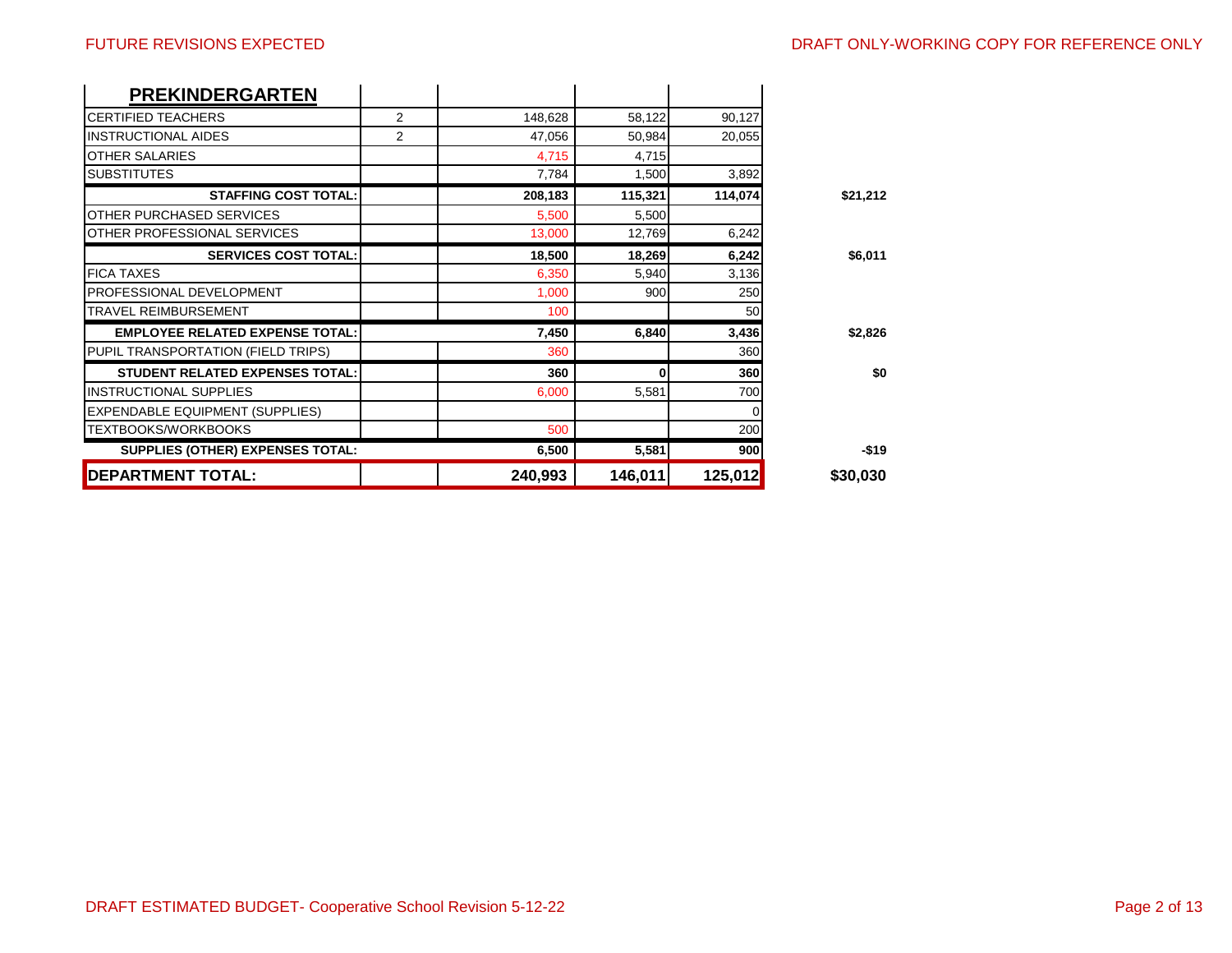| <b>DEPARTMENT TOTAL:</b>                                                                                    |     | $\mathbf 0$                | 2,000   | 2,135    | \$4,135   |
|-------------------------------------------------------------------------------------------------------------|-----|----------------------------|---------|----------|-----------|
| <b>ADULT EDUCATION</b>                                                                                      |     | $\overline{0}$             | 2,000   | 2,135    |           |
| <b>ADULT EDUCATION</b>                                                                                      |     |                            |         |          |           |
|                                                                                                             |     |                            |         |          |           |
| HIGHLIGHTED LINE ITEMS ARE EXPENSES BORN BY TOWN BOES IN MODEL & SO FIGURES NOT INCLUDED. SEE CHART A BELOW |     |                            |         |          |           |
| <b>DEPARTMENT TOTAL:</b>                                                                                    |     | 428,871                    | 463,175 | 380,994  | \$415,298 |
| SUPPLIES (OTHER) EXPENSES TOTAL:                                                                            |     | 11,375                     | 8,124   | 7,888    | \$4,637   |
| <b>EQUIPMENT</b>                                                                                            |     | 500                        | 500     |          |           |
| <b>SUPPLIES</b>                                                                                             |     | 1,500                      |         | 1,500    |           |
| <b>TEXTBOOKS</b>                                                                                            |     | 1,000                      | 700     | 200      |           |
| <b>INSTRUCTIONAL SUPPLIES</b>                                                                               |     | 1,500                      | 1.000   | 500      |           |
| <b>DUES</b>                                                                                                 |     | 275                        | 150     | 125      |           |
| <b>POSTAGE</b>                                                                                              |     | 1.000                      | 500     |          |           |
| SOFTWARE RENEWAL                                                                                            |     |                            | 5,274   |          |           |
| COMMUNICATION-ONLINE LICENSES                                                                               |     | 5,600                      |         | 5,563    |           |
| <b>STUDENT RELATED EXPENSES TOTAL:</b>                                                                      |     | 2,000                      | 17,530  | 86,500   | \$102,030 |
| <b>TRANSPORTATION SPECIAL ED</b>                                                                            |     | $\overline{0}$             |         | 10,000   |           |
| <b>TESTING/SCORING</b>                                                                                      |     | 2,000                      | 1,000   |          |           |
| <b>TUITION/PUBLIC IN STATE</b><br><b>TUITION/PRIVATE</b>                                                    |     | $\overline{0}$<br>$\Omega$ | 16,530  | 76,500   |           |
| <b>EMPLOYEE RELATED EXPENSE TOTAL:</b>                                                                      |     | 18,973                     | 18,536  | 17,815   | \$17,378  |
| <b>TRAVEL</b>                                                                                               |     | 500                        |         | 200      |           |
| IN SERVICE/PROFESSIONAL DEVEL.                                                                              |     | 1,000                      | 650     | 350      |           |
| <b>FICA TAXES</b>                                                                                           |     | 17,473                     | 17,886  | 17,265   |           |
| <b>SERVICES COST TOTAL:</b>                                                                                 |     | 10,000                     | 5,000   | 0        | -\$5,000  |
| <b>LEGAL SERVICES</b>                                                                                       |     | 10,000                     | 5.000   | $\Omega$ |           |
| <b>STAFFING COST TOTAL:</b>                                                                                 |     | 386,523                    | 413,985 | 268,791  | \$296,253 |
| <b>ADMINISTRATION</b>                                                                                       | 0.6 | 63,098                     | 41,494  | 21,318   |           |
| <b>SUBSTITUTES</b>                                                                                          |     | 20,000                     | 13,000  | 17,375   |           |
| <b>INSTRUCTIONAL AIDES</b>                                                                                  | 5   | 117,640                    | 186,849 | 139,859  |           |
|                                                                                                             |     |                            |         |          |           |
|                                                                                                             |     |                            |         |          |           |
| <b>SPECIAL EDUCATION</b><br><b>CERTIFIED TEACHERS</b>                                                       | 2.5 | 185,785                    | 172,642 | 90,239   |           |

ADULT EDUCATION IS AN EXPENSE BORN BY TOWNS & SO FIGURE NOT INCLUDED. SEE CHART A BELOW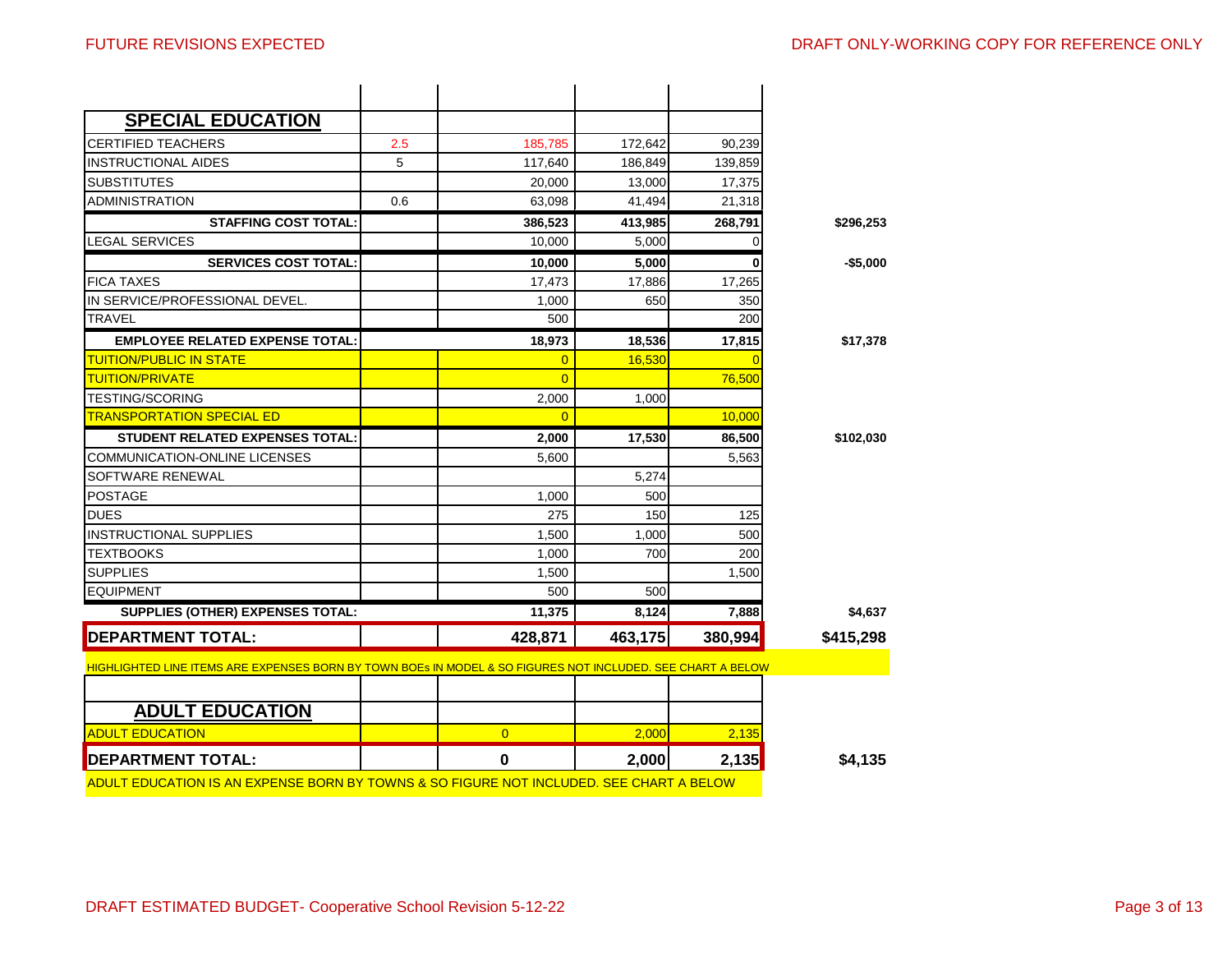| <b>DEPARTMENT TOTAL:</b>                          |                             | 60,756         | 50,167         | 65,204  | \$54,615  |
|---------------------------------------------------|-----------------------------|----------------|----------------|---------|-----------|
| <b>SUPPLIES (OTHER) EXPENSES TOTAL:</b>           |                             | 500            | 0              | 250     | $-$ \$250 |
| <b>TEXTBOOKS/WORKBOOKS</b>                        |                             | 200            | 0              | 100     |           |
| <b>INSTRUCTIONAL SUPPLIES</b>                     |                             | 300            | 0              | 150     |           |
| <b>EMPLOYEE RELATED EXPENSE TOTAL:</b>            |                             | 673            | 0              | 523     | $-$150$   |
| PROFESSIONAL DEVELOPMENT                          |                             | 300            |                | 150     |           |
| <b>FICA TAXES</b>                                 |                             | 373            |                | 373     |           |
|                                                   | <b>STAFFING COST TOTAL:</b> | 59.583         | 50.167         | 64,431  | \$55,015  |
| <b>SCHOOL COUNSELOR</b><br><b>CERTIFIED STAFF</b> | 1.0                         | 59,583         | 50,167         | 64,431  |           |
| <b>DEPARTMENT TOTAL:</b>                          |                             | 10,372         | 6,306          | 4,066   | \$0       |
| <b>SUPPLIES (OTHER) EXPENSES TOTAL:</b>           |                             | 150            | 150            |         | \$0       |
| <b>IINSTRUCTIONAL SUPPLIES</b>                    |                             | 150            | 150            |         |           |
| <b>STUDENT RELATED EXPENSES TOTAL:</b>            |                             | 2,646          | $\Omega$       | 2,646   | \$0       |
| <b>TRANSPORTATION SPECIAL ED</b>                  |                             | 2.646          | 0              | \$2,646 |           |
| <b>EMPLOYEE RELATED EXPENSE TOTAL:</b>            |                             | 202            | 182            | 20      | \$0       |
| <b>FICA TAXES</b>                                 |                             | 202            | 182            | 20      |           |
|                                                   | <b>SERVICES COST TOTAL:</b> | 3,600          | 3,600          | 0       | \$0       |
| OTHER PROFESSIONAL SERVICES                       | <b>STAFFING COST TOTAL:</b> | 3,774<br>3.600 | 2,374<br>3.600 | 1,400   | \$0       |
| <b>INSTRUCTIONAL AIDES</b>                        |                             | 674            | 674            |         |           |
| <b>CERTIFIED TEACHERS</b>                         |                             | 3,100          | 1,700          | 1,400   |           |
| <b>SUMMER SCHOOL</b>                              |                             |                |                |         |           |
|                                                   |                             |                |                |         |           |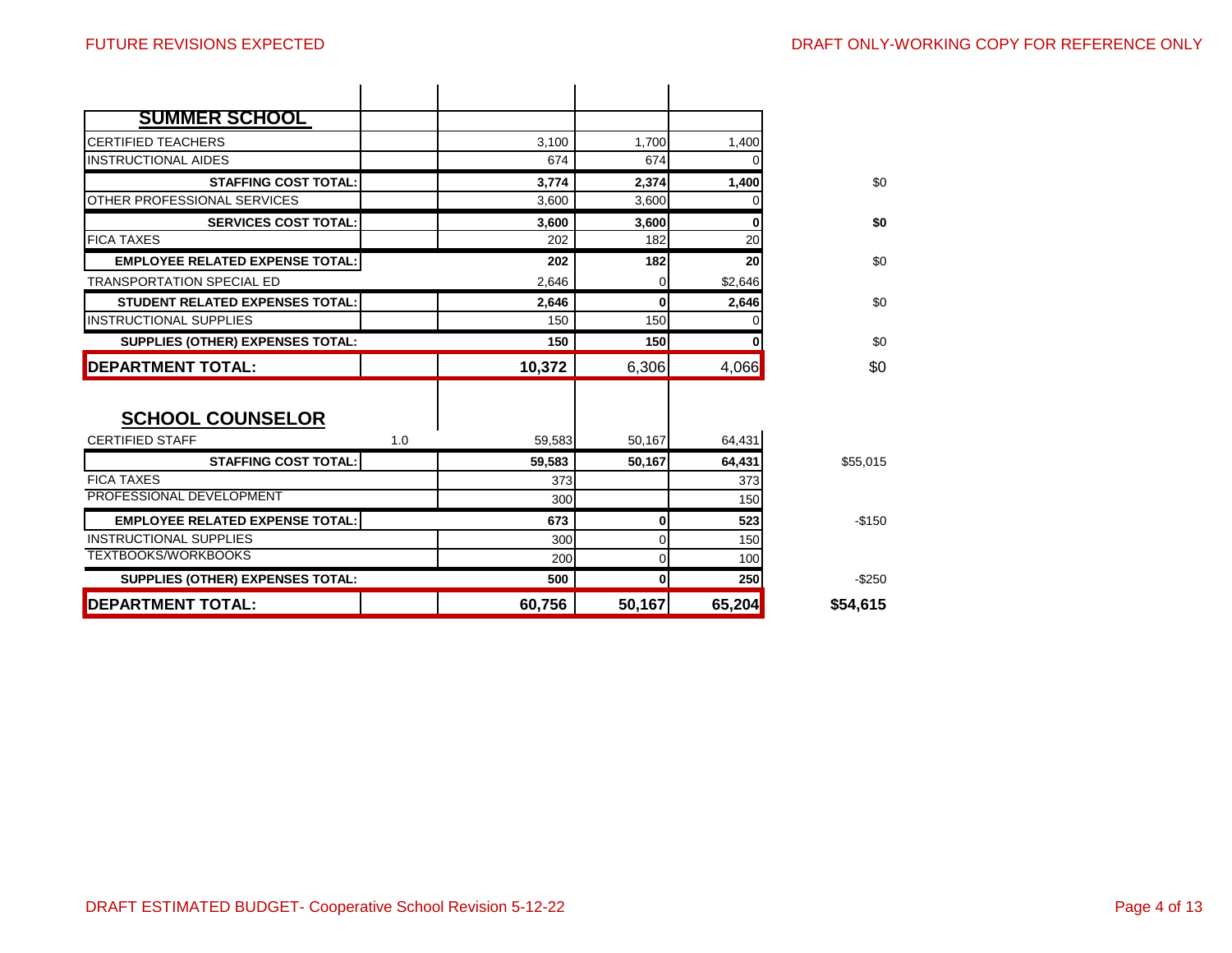| <b>HEALTH OFFICE</b>                                  |             |             |        |                  |
|-------------------------------------------------------|-------------|-------------|--------|------------------|
| <b>SUBSTITUTES</b>                                    | 1,200       | 1,000       | 1,201  |                  |
| <b>NURSE</b>                                          | 1<br>52,067 | 52,067      | 42,895 |                  |
| <b>STAFFING COST TOTAL:</b>                           | 53.267      | 53,067      | 44.096 | \$43,896         |
| OTHER PROFESSIONAL SERVICES                           | 100         |             | 100    |                  |
| <b>PHYSICIAN</b>                                      | 1.000       | 1,000       | 700    |                  |
| <b>SERVICES COST TOTAL:</b>                           | 1,100       | 1,000       | 800    | \$700            |
| <b>FICA TAXES</b>                                     | 4.060       | 4,060       | 3,622  |                  |
| <b>IN SERVICE</b>                                     | 370         | 370         | 150    |                  |
| <b>EMPLOYEE RELATED EXPENSE TOTAL:</b>                | 4,430       | 4,430       | 3.772  | \$3,772          |
| <b>REPAIRS &amp; MAINTENANCE</b>                      | 500         | 500         | 400    |                  |
| <b>INSURANCE (LIABILITY)</b>                          | 230         | 230         |        |                  |
| <b>GENERAL SUPPLIES</b>                               | 3.725       | 1,000       | 3,725  |                  |
| SUPPLIES (OTHER) EXPENSES TOTAL:                      | 4,455       | 1,730       | 4,125  | \$1,400          |
| <b>DEPARTMENT TOTAL:</b>                              | 63,252      | 60,227      | 52,793 | \$49,768         |
|                                                       |             |             |        |                  |
|                                                       |             |             |        |                  |
| <b>PSYCHOLOGICAL SERVICES</b>                         |             |             |        |                  |
| <b>TEACHERS</b>                                       | $\mathbf 0$ | 0           |        |                  |
| <b>STAFFING COST TOTAL:</b><br>PSYCHOLOGICAL SERVICES | 0<br>17,000 | $\mathbf 0$ | 8,535  |                  |
| <b>SERVICES COST TOTAL:</b>                           | 17,000      | $\mathbf 0$ | 8,535  |                  |
| <b>FICA TAXES</b>                                     | 0           | 0           |        | \$0<br>$-$8.465$ |
| <b>IN SERVICE</b>                                     | 0           | 0           |        |                  |
| <b>EMPLOYEE RELATED EXPENSE TOTAL:</b>                | 0           | $\bf{0}$    |        |                  |
| <b>TESTING/SCORING</b>                                | 0           | $\mathbf 0$ | U      |                  |
| <b>INSTRUCTIONAL SUPPLIES</b>                         | 600         | 0           | 300    | \$0              |
| SUPPLIES (OTHER) EXPENSES TOTAL:                      | 600         | $\mathbf 0$ | 300    | $-$ \$300        |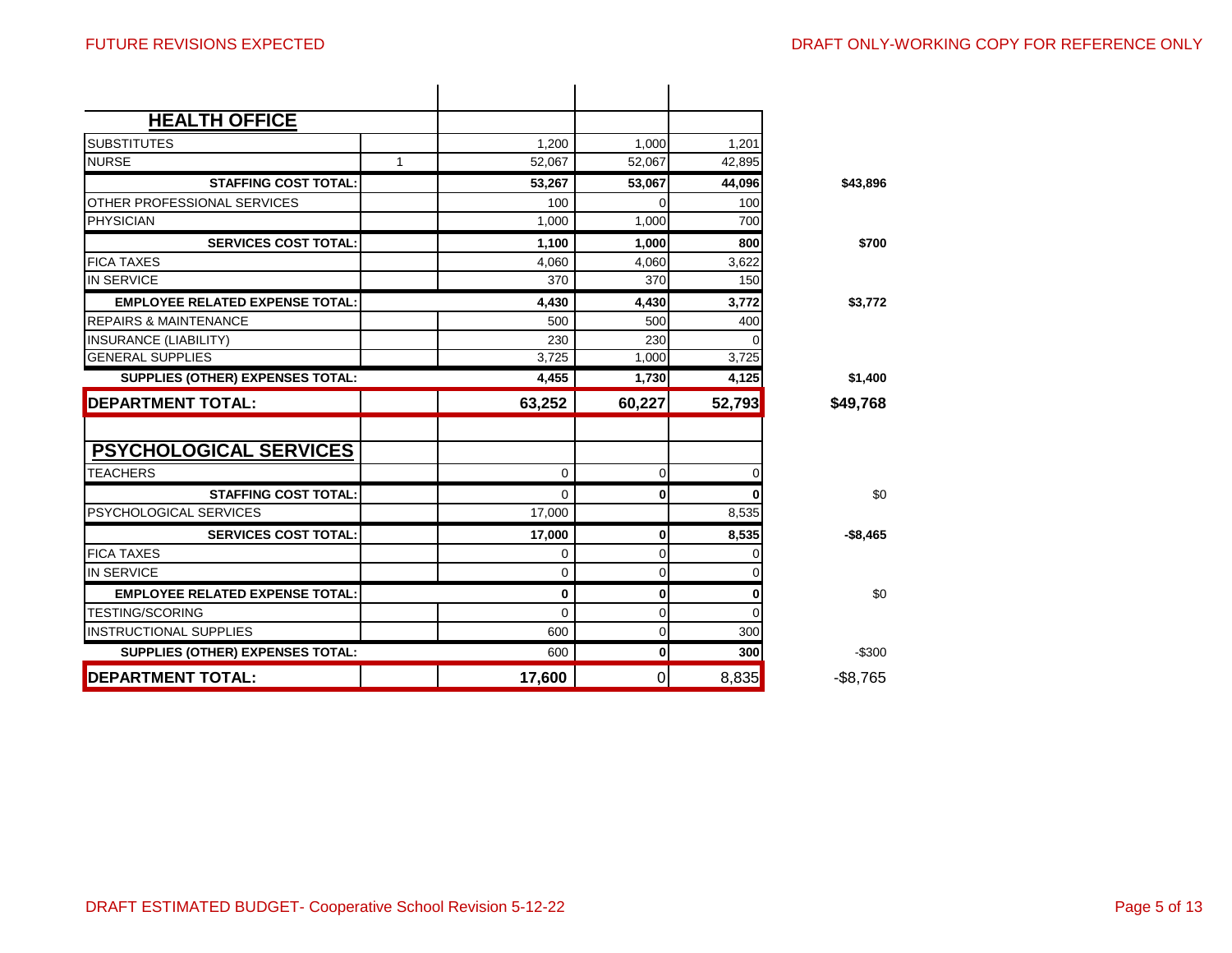| <b>SPEECH PATHOLOGY</b>                 |     |          |              |          |            |
|-----------------------------------------|-----|----------|--------------|----------|------------|
| <b>TEACHERS</b>                         | 0.5 | 67,036   | 0            | 52,194   |            |
| <b>STAFFING COST TOTAL:</b>             |     | 67,036   | 0            | 52,194   | $-$14,842$ |
| OTHER PROFESSIONAL SERVICES             |     | $\Omega$ | 67,036       | ∩        |            |
| <b>SERVICES COST TOTAL:</b>             |     | 0        | 67,036       |          | \$67,036   |
| <b>FICA TAXES</b>                       |     | 939      | 0            | 630      |            |
| <b>EMPLOYEE RELATED EXPENSE TOTAL:</b>  |     | 939      | $\mathbf 0$  | 630      | $-$309$    |
| <b>INSTRUCTIONAL SUPPLIES</b>           |     | 500      | $\mathbf 0$  |          |            |
| SUPPLIES (OTHER) EXPENSES TOTAL:        |     | 500      | $\mathbf{0}$ |          | $-$500$    |
| <b>DEPARTMENT TOTAL:</b>                |     | 68,475   | 67,036       | 52,824   | \$51,385   |
|                                         |     |          |              |          |            |
| <b>PPT SERVICES</b>                     |     |          |              |          |            |
| PHYSICAL THERAPY                        |     | 27,438   | 0            | 27,438   |            |
| OCCUPATIONAL THERAPY                    |     | 31,471   | 0            | $\Omega$ |            |
| <b>STAFFING COST TOTAL:</b>             |     | 58,909   | 0            | 27,438   | $-$31,471$ |
| OTHER PROF. SVCS/OCCUP. THERAPY         |     | $\Omega$ | 31,471       | 3.780    |            |
| <b>SERVICES COST TOTAL:</b>             |     | 0        | 31,471       | 3,780    | \$35,251   |
| <b>FICA TAXES</b>                       |     | 4,507    | 0            | 2,102    |            |
| <b>EMPLOYEE RELATED EXPENSE TOTAL:</b>  |     | 4,507    | 0            | 2,102    | $-$2,405$  |
| <b>IINSTRUCTIONAL SUPPLIES</b>          |     | 1,000    | $\mathbf 0$  |          |            |
| SUPPLIES (OTHER) EXPENSES TOTAL:        |     | 1,000    | $\mathbf{0}$ |          | $-$1,000$  |
| <b>DEPARTMENT TOTAL:</b>                |     | 64,416   | 31,471       | 33,320   | \$375      |
| <b>LIBRARY/MEDIA SERVICES</b>           |     |          |              |          |            |
| <b>SOFTWARE RENEWAL</b>                 |     | 580      | 580          |          |            |
| <b>GENERAL SUPPLIES</b>                 |     | 500      | 420          | 100      |            |
| <b>BOOKS &amp; PERIODICALS</b>          |     | 2.000    | 1.200        | 1.798    |            |
| <b>SUPPLIES (OTHER) EXPENSES TOTAL:</b> |     | 3,080    | 2,200        | 1,898    | \$1,018    |
| <b>DEPARTMENT TOTAL:</b>                |     | 3,080    | 2,200        | 1,898    | \$1,018    |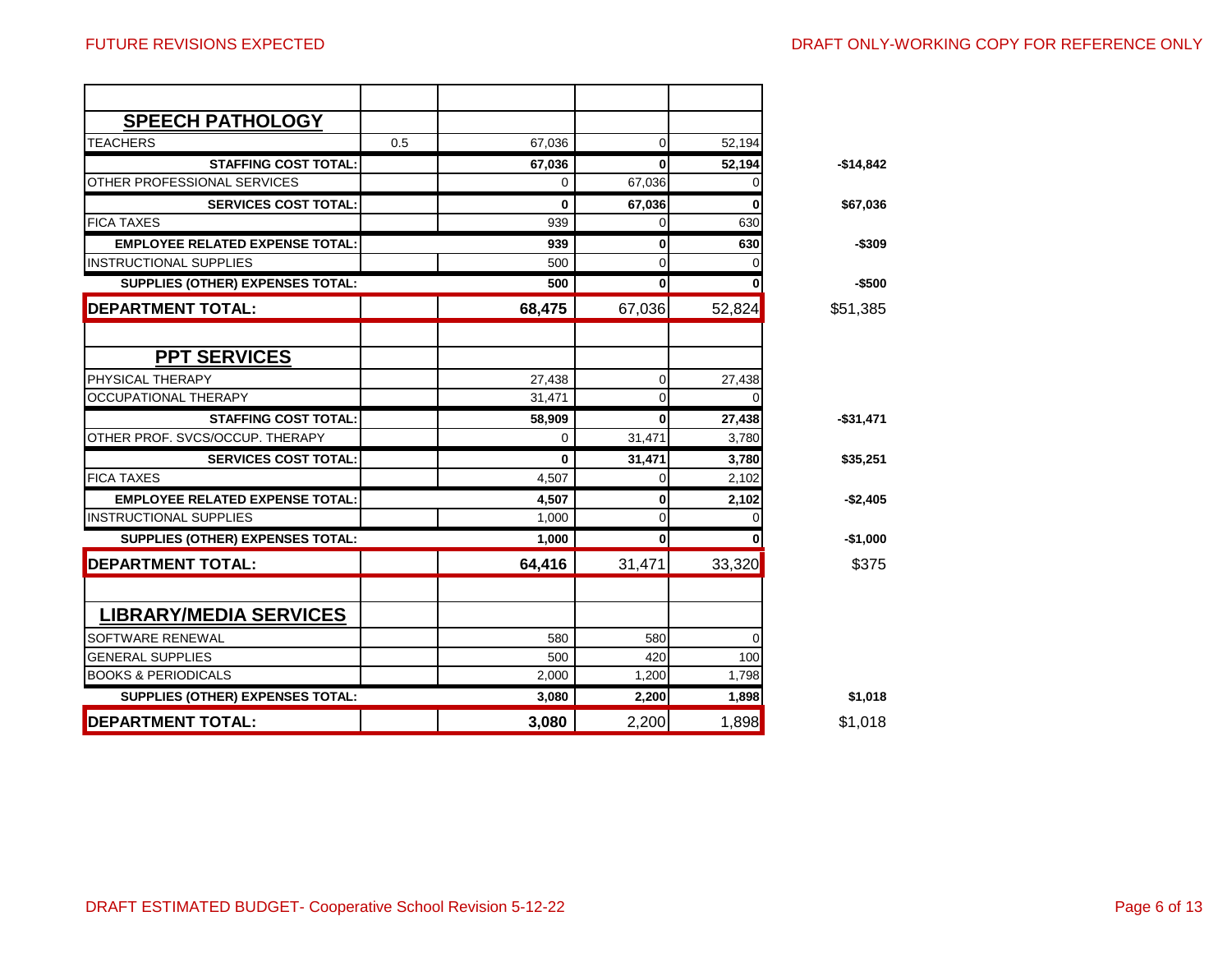| <b>TECHNOLOGY</b>                          |         |          |          |           |
|--------------------------------------------|---------|----------|----------|-----------|
| OTHER PROFESSIONAL SERVICES                | 54,000  | 54,000   | 16,232   |           |
| <b>SERVICES COST TOTAL:</b>                | 54,000  | 54,000   | 16,232   | \$16,232  |
| <b>COMMUNICATION</b>                       | 1,515   | $\Omega$ | 1,515    |           |
| <b>EQUIPMENT</b>                           | 4,000   | 4,000    |          |           |
| <b>REPAIRS &amp; MAINTENANCE</b>           | 1,765   | 1,765    |          |           |
| SUPPLIES (OTHER) EXPENSES TOTAL:           | 7,280   | 5,765    | 1,515    | \$0       |
| <b>DEPARTMENT TOTAL:</b>                   | 61,280  | 59,765   | 17,747   | \$16,232  |
|                                            |         |          |          |           |
| <b>INSURANCE</b>                           |         |          |          |           |
| <b>GROUP INSURANCE (HEALTH &amp; LIFE)</b> | 190,653 | 158,825  | 177,301  |           |
| <b>INSURANCE COST TOTAL:</b>               | 190,653 | 158,825  | 177,301  | \$145,473 |
| <b>DEPARTMENT TOTAL:</b>                   | 190,653 | 158,825  | 177,301  | \$145,473 |
| <b>BOARD OF EDUCATION</b>                  |         |          |          |           |
| OTHER SALARIES (RECORDING SECRETARY)       | 1,827   | 1,827    | 1,276    |           |
| <b>STAFFING COST TOTAL:</b>                | 1.827   | 1,827    | 1,276    | \$1,276   |
| <b>FICA TAXES</b>                          | 140     | 140      | 98       |           |
| <b>IN SERVICE</b>                          | 1,200   | 1,200    | $\Omega$ |           |
| <b>EMPLOYEE RELATED EXPENSE TOTAL:</b>     | 1,340   | 1,340    | 98       | \$98      |
| <b>COMMUNICATION</b>                       | 475     | 0        | 475      |           |
| <b>PRINTING</b>                            | 2.700   | $\Omega$ | 2,700    |           |
| <b>GENERAL SUPPLIES</b>                    | 500     | 500      | 200      |           |
| <b>DUES &amp; FEES</b>                     | 1.697   | 1.000    | 1,697    |           |
| SUPPLIES (OTHER) EXPENSES TOTAL:           | 5,372   | 1,500    | 5,072    | \$1,200   |
| <b>DEPARTMENT TOTAL:</b>                   | 8,539   | 4,667    | 6,446    | \$2,574   |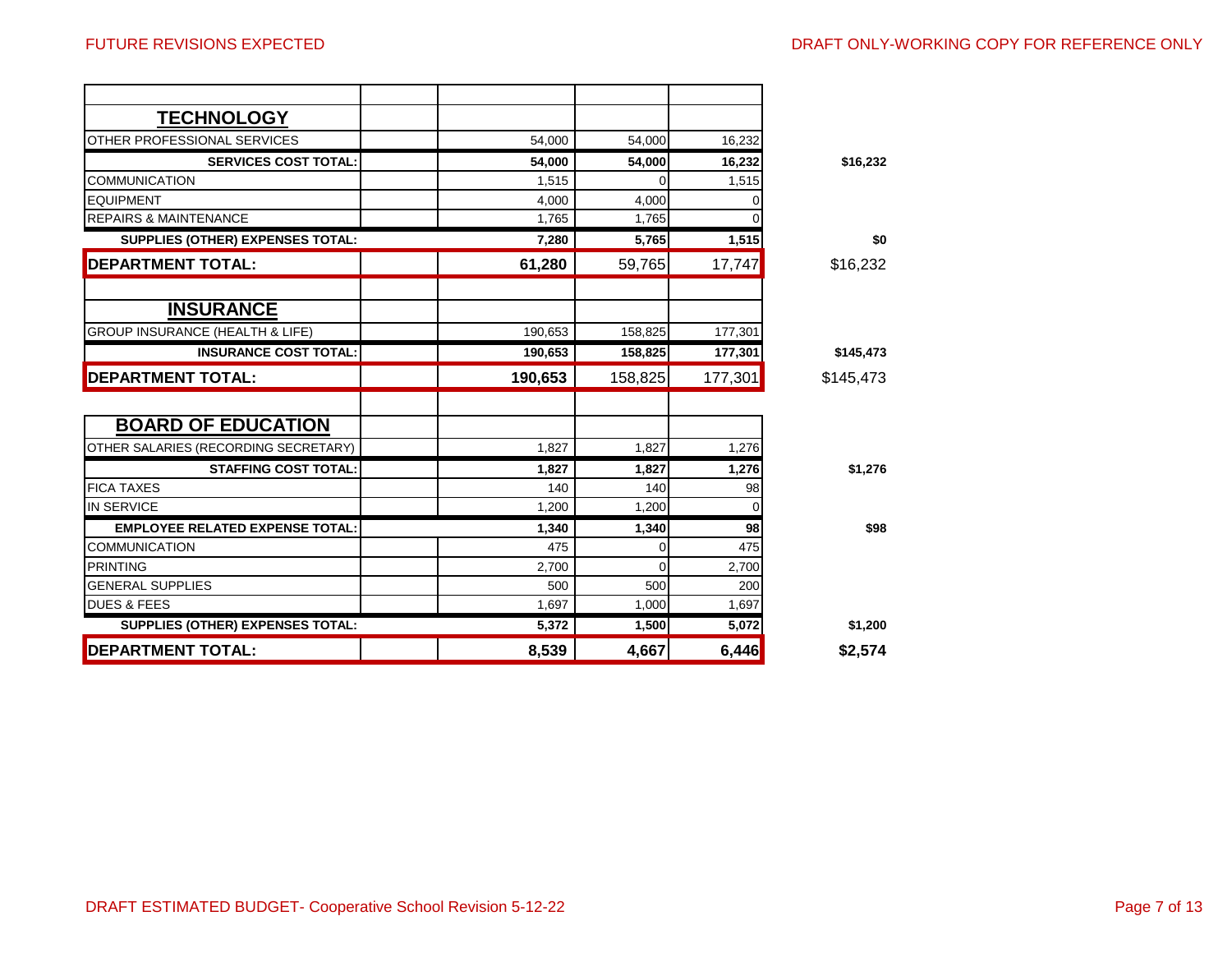| <b>SUPERINTENDENT'S OFFICE</b>         |        |        |        |          |
|----------------------------------------|--------|--------|--------|----------|
| <b>OTHER SALARIES</b>                  | 15,000 | 12,331 |        |          |
| ADMINISTRATION (SUPERINTENDENT)<br>0.5 | 74,253 | 57,219 | 61,585 |          |
| <b>STAFFING COST TOTAL:</b>            | 89,253 | 69,550 | 61,585 | \$41,883 |
| <b>FICA TAXES</b>                      | 2,188  | 5,321  | 893    |          |
| <b>TRAVEL REIMBURSEMENT</b>            | 1,000  | 500    | 290    |          |
| <b>EMPLOYEE RELATED EXPENSE TOTAL:</b> | 3,188  | 5,821  | 1,183  | \$3,816  |
| <b>COMMUNICATION</b>                   | 1.000  | ი      | 853    |          |
| <b>GENERAL SUPPLIES</b>                | 600    | 600    | 300    |          |
| <b>DUES &amp; FEES</b>                 | 2,800  | 2,800  | 250    |          |
| SUPPLIES (OTHER) EXPENSES TOTAL:       | 4,400  | 3,400  | 1,403  | \$403    |
| <b>DEPARTMENT TOTAL:</b>               | 96,841 | 78,771 | 64,171 | \$46,102 |
| <b>GENERAL ADMINISTRATION</b>          |        |        |        |          |
| <b>LEGAL SERVICES</b>                  | 25,000 | 19,000 | 10,000 |          |
| <b>AUDIT</b>                           | 15,000 | 11,000 | 4,250  |          |
| OTHER PROFESSIONAL SERVICES            | 2.850  | 2,850  | 1.500  |          |
|                                        |        |        |        |          |
| <b>SERVICES COST TOTAL:</b>            | 42,850 | 32,850 | 15,750 | \$5,750  |
| <b>INSURANCE</b>                       | 20,000 | 19,000 | 19,708 |          |
| SUPPLIES (OTHER) EXPENSES TOTAL:       | 20,000 | 19,000 | 19,708 | \$18,708 |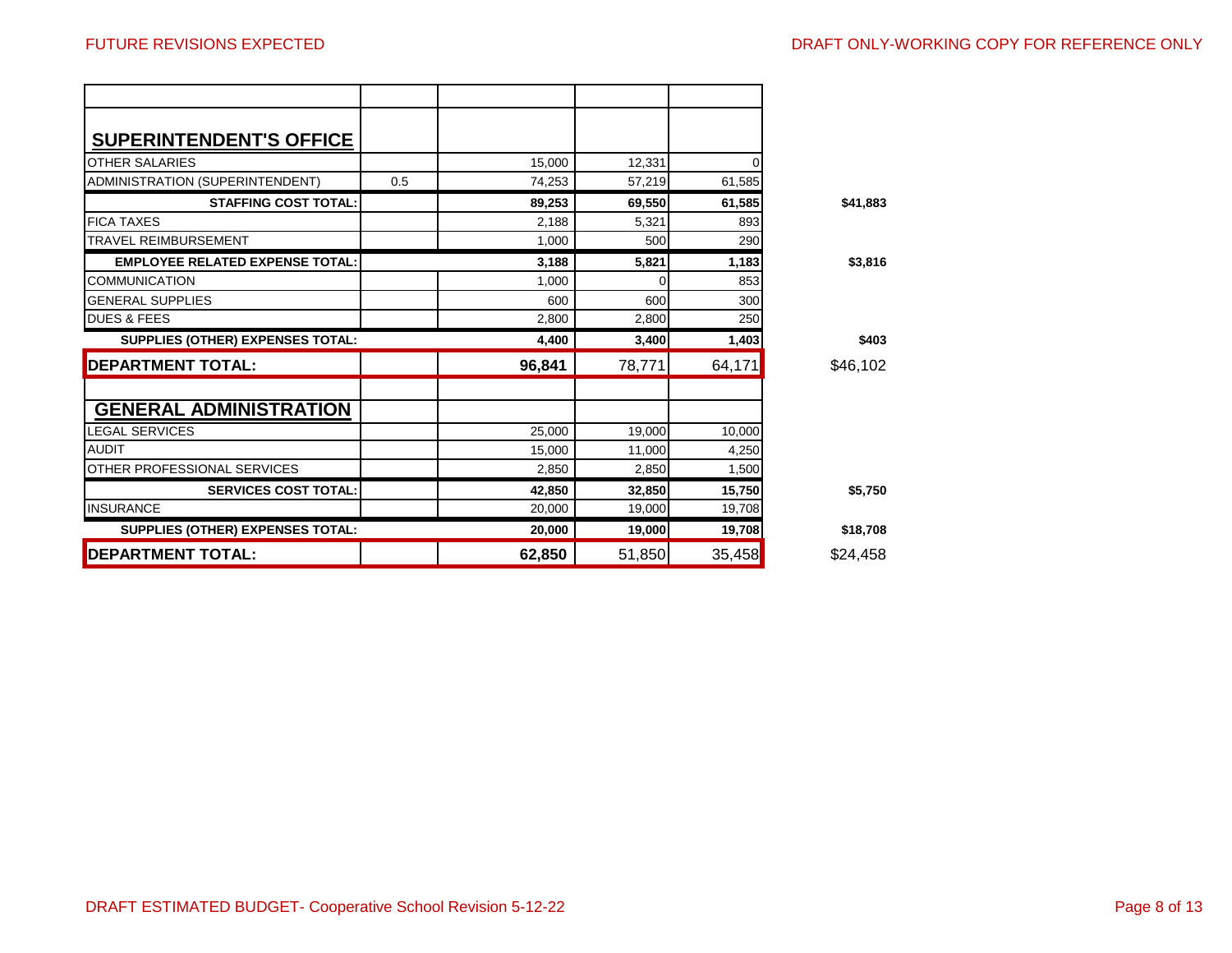| <b>SCHOOL OFFICE</b>                   |     |         |          |         |           |
|----------------------------------------|-----|---------|----------|---------|-----------|
| <b>OTHER SALARIES</b>                  | 2.0 | 50,000  | 44,463   | 39,097  |           |
| ADMINISTRATION (PRINCIPAL)             | 1.0 | 115,000 | 96,962   | 103,049 |           |
| <b>STAFFING COST TOTAL:</b>            |     | 165,000 | 141,425  | 142,146 | \$118,571 |
| <b>TECHNICAL SERVICES</b>              |     | 1,681   |          | 1,681   |           |
| <b>SERVICES COST TOTAL:</b>            |     | 1,681   | $\bf{0}$ | 1,681   | \$0       |
| <b>FICA TAXES</b>                      |     | 5,225   | 4,807    | 4,484   |           |
| <b>IN SERVICE</b>                      |     | 1,000   | 1,000    | 350     |           |
| <b>TRAVEL REIMBURSEMENT</b>            |     | 400     | 400      | 25      |           |
| <b>EMPLOYEE RELATED EXPENSE TOTAL:</b> |     | 6,625   | 6,207    | 4,859   | \$4,441   |
| COMMUNICATIONS(Telephone)              |     | 8,000   | 8,000    |         |           |
| UTILITIES COST TOTAL:                  |     | 8.000   | 8,000    |         | \$0       |
| <b>REPAIRS &amp; MAINTENANCE</b>       |     | 2,300   | 2,300    | 200     |           |
|                                        |     |         |          |         |           |
| <b>EQUIPMENT RENTALS</b>               |     | 4,096   | Ω        | 4,096   |           |
| <b>COMMUNICATION</b>                   |     |         | 0        | 4,295   |           |
| <b>COMMUNICATION-ONLINE LICENSES</b>   |     | 180     | $\Omega$ | 180     |           |
| <b>POSTAGE</b>                         |     | 1,000   | 650      |         |           |
| <b>ADVERTISING</b>                     |     | 1,750   | 1,750    |         |           |
| <b>PRINTING</b>                        |     | 1,000   | 1,000    | 150     |           |
| <b>GENERAL SUPPLIES</b>                |     | 6,010   | 1,300    | 6,010   |           |
| <b>DUES &amp; FEES</b>                 |     | 846     | 200      | 846     |           |
| SUPPLIES (OTHER) EXPENSES TOTAL:       |     | 17,182  | 7,200    | 15,777  | \$5,795   |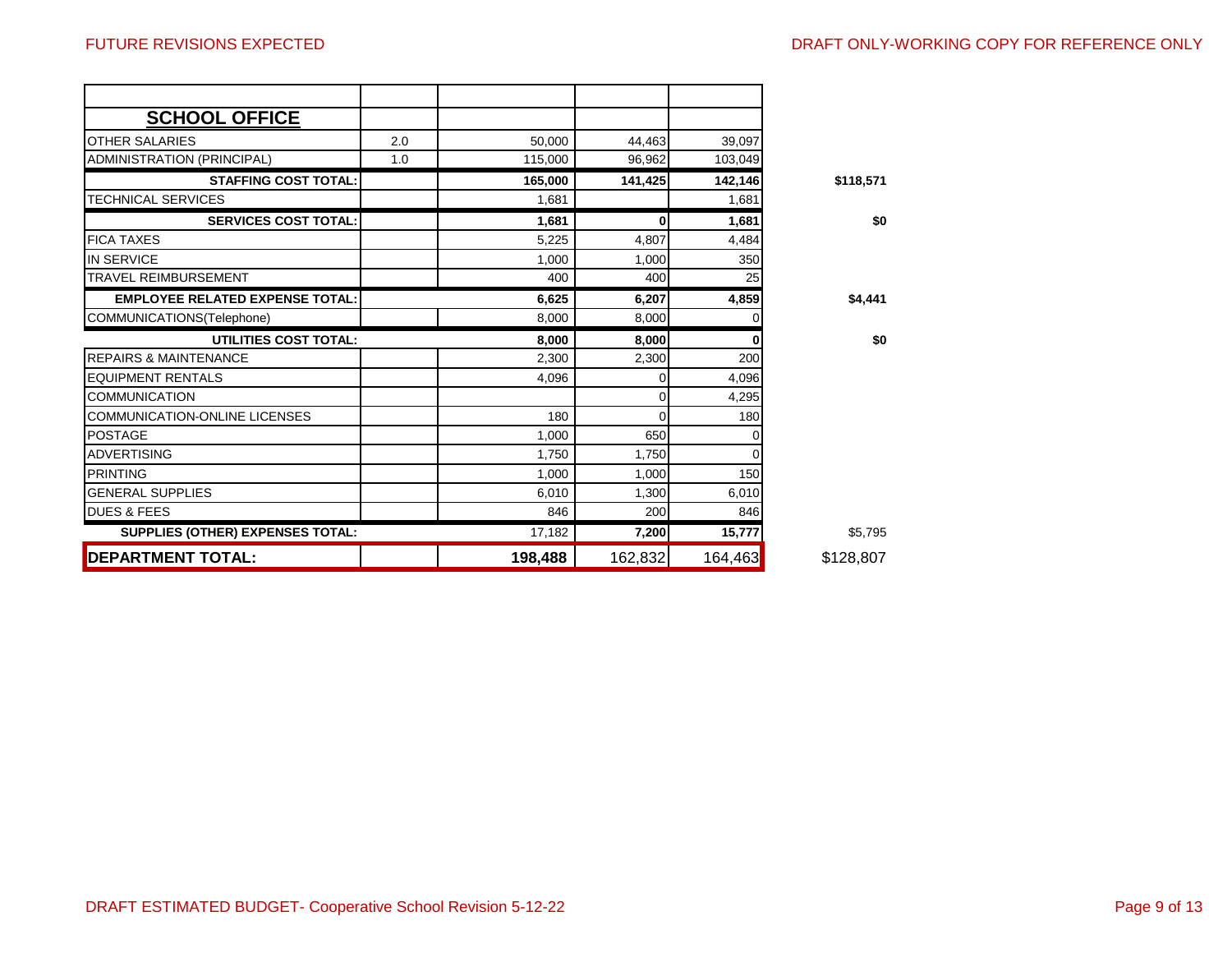| <b>BUSINESS OFFICE</b>                  |              |         |          |         |           |
|-----------------------------------------|--------------|---------|----------|---------|-----------|
| <b>OTHER SALARIES</b>                   |              | 600     | $\Omega$ | 600     |           |
| <b>BUSINESS COORDINATOR</b>             | $\mathbf{1}$ | 51,685  | 30,212   | 41,020  |           |
| <b>STAFFING COST TOTAL:</b>             |              | 52,285  | 30,212   | 41,620  | \$19,547  |
| OTHER PROFESSIONAL SERVICES             |              | 10,468  | 10,468   |         |           |
| <b>PAYROLL SERVICES</b>                 |              | 3.650   |          | 3,650   |           |
| <b>SERVICES COST TOTAL:</b>             |              | 14,118  | 10,468   | 3,650   | \$0       |
| <b>FICA TAXES</b>                       |              | 3,184   | 2,311    | 3,184   |           |
| <b>IN SERVICE</b>                       |              | 200     | 200      | 150     |           |
| <b>TRAVEL REIMBURSEMENT</b>             |              | 300     | 300      | 55      |           |
| <b>EMPLOYEE RELATED EXPENSE TOTAL:</b>  |              | 3,684   | 2.811    | 3,389   | \$2,516   |
| <b>ONLINE LICENSES</b>                  |              | 560     |          | 560     |           |
| <b>GENERAL SUPPLIES</b>                 |              | 450     | 450      | 350     |           |
| <b>DUES &amp; FEES</b>                  |              | 650     | 200      | 650     |           |
| SUPPLIES (OTHER) EXPENSES TOTAL:        |              | 1,660   | 650      | 1,560   | \$550     |
| <b>DEPARTMENT TOTAL:</b>                |              | 71,747  | 44,141   | 50,219  | \$22,613  |
|                                         |              |         |          |         |           |
| <b>BUILDING AND GROUNDS</b>             |              |         |          |         |           |
| <b>OTHER SALARIES</b>                   | 2.4          | 77.241  | 77.241   | 37,398  |           |
| <b>STAFFING COST TOTAL:</b>             |              | 77,241  | 77,241   | 37,398  | \$37,398  |
| <b>HOUSEKEEPING SERVICES</b>            |              |         |          | 53,689  |           |
| <b>BLDG/GROUNDS MAINTENANCE</b>         |              |         |          | 49,530  |           |
| <b>REPAIRS &amp; MAINTENANCE</b>        |              | 21,801  | 21,801   |         |           |
| <b>EQUIPMENT MAINTENANCE</b>            |              |         |          | 2,000   |           |
| <b>SERVICES COST TOTAL:</b>             |              | 21,801  | 21.801   | 105.219 | \$105,219 |
| <b>FICA TAXES</b>                       |              | 5,909   | 5,909    | 2,861   |           |
| <b>TRAVEL REIMBURSEMENT</b>             |              | 125     | 125      | ∩       |           |
| <b>EMPLOYEE RELATED EXPENSE TOTAL:</b>  |              | 6,034   | 6,034    | 2,861   | \$2,861   |
| <b>ELECTRICITY</b>                      |              | 28,000  | 28,000   | 19,383  |           |
| <b>HEATING OIL/PROPANE</b>              |              | 32.985  | 32,985   | 22,061  |           |
| UTILITIES COST TOTAL:                   |              | 60,985  | 60,985   | 41,444  | \$41,444  |
| <b>MAINT/REPAIR SUPPLIES</b>            |              | 8,199   | 8,199    | 12,000  |           |
| GENERAL SUPPLIES (EXPENDABLE EQUIPMENT) |              | 7,783   | 7,783    | 1,500   |           |
| <b>SUPPLIES (OTHER) EXPENSES TOTAL:</b> |              | 15,982  | 15,982   | 13,500  | \$13,500  |
| <b>DEPARTMENT TOTAL:</b>                |              | 182,043 | 182,043  | 200,422 | \$200,422 |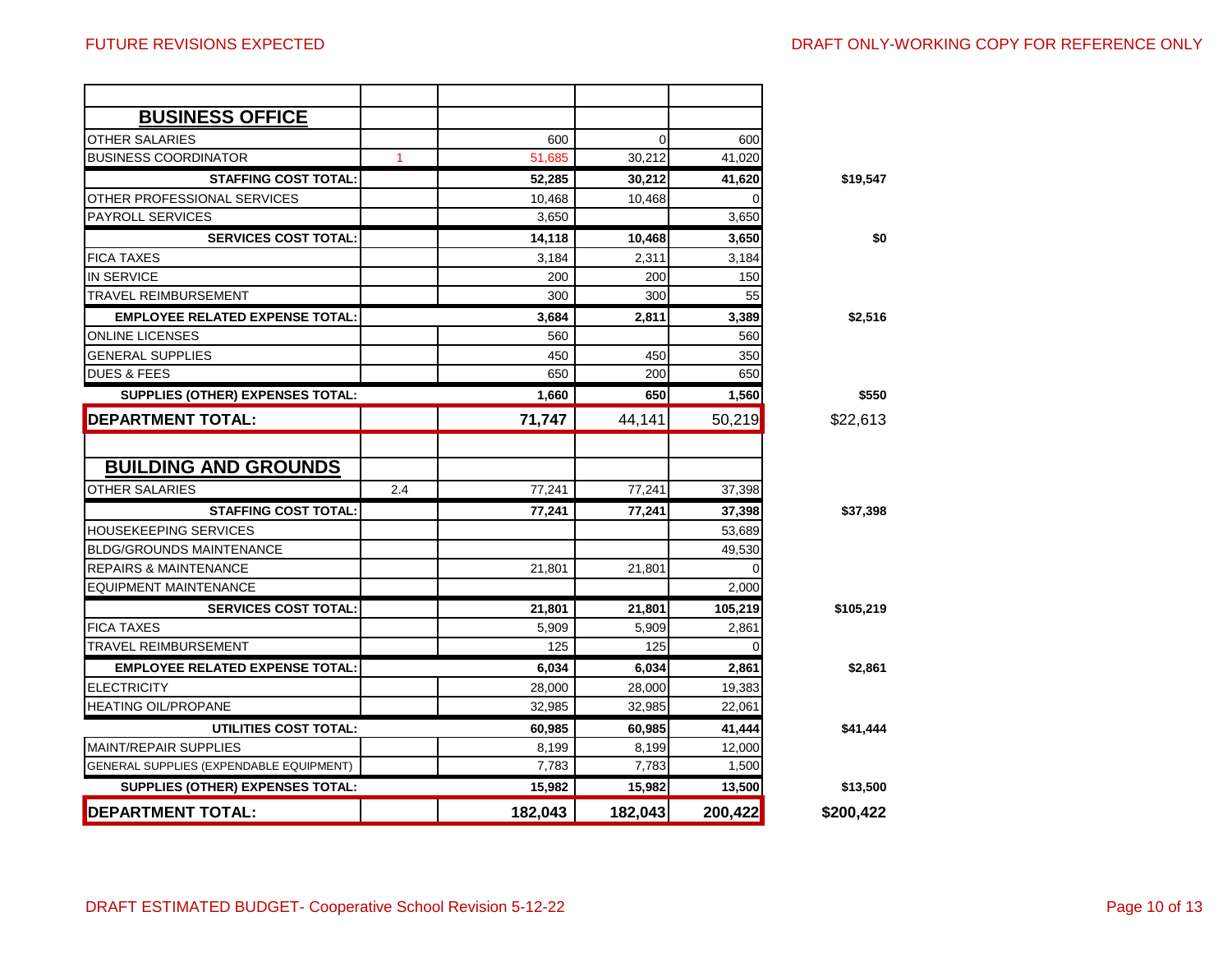| <b>PUPIL TRANSPORTATION</b>                                                                                |            |                |                     |        |                       |                |
|------------------------------------------------------------------------------------------------------------|------------|----------------|---------------------|--------|-----------------------|----------------|
| <b>PUPIL TRANSPORTATION</b>                                                                                |            | $\overline{0}$ | 94,420              | 55,350 |                       |                |
| <b>FUEL - OTHER</b>                                                                                        |            |                | 4,000               | 6,975  |                       |                |
| <b>TRANSPORTATION COST TOTAL:</b>                                                                          |            | 0              | 98,420              | 62,325 | \$160,745             |                |
| <b>DEPARTMENT TOTAL:</b>                                                                                   |            | 0              | 98,420              | 62,325 | \$160,745             |                |
| PUPIL TRANSPORTATION IS AN EXPENSE BORNE BY TOWN BOES IN MODEL & SO FIGURE NOT INCLUDED. SEE CHART A BELOW |            |                |                     |        |                       |                |
|                                                                                                            |            |                |                     |        |                       |                |
| <b>FOOD SERVICES</b>                                                                                       |            |                |                     |        |                       |                |
| OTHER PROFESSIONAL SERVICES                                                                                |            | 30,000         | 22,000              | 23,000 |                       |                |
|                                                                                                            |            |                |                     |        |                       |                |
| <b>FOOD SERVICE COST TOTAL:</b>                                                                            |            | 30,000         | 22,000              | 23,000 | \$15,000              |                |
| <b>DEPARTMENT TOTAL:</b>                                                                                   |            | 30,000         | 22,000              | 23,000 | \$15,000              |                |
| <b>SCHOOL ESTIMATED TOTALS:</b>                                                                            |            | 2,921,331      | 2,537,961 2,115,844 |        | \$1,732,475 ESTIMATED | <b>SAVINGS</b> |
| <b>Add Combined Individual Town Expenses</b>                                                               | (Chart A): | 338,942        |                     |        |                       |                |

Individual school estimated totals divided by estimated # students per school 24,640 29,387 \*\*Review changes with Members **\*\*It is important to note that the individual town budget numbers vary from the approved budgets for each town.**

**This is due to the use of some actual figures, not reduced by grants, and staffing/salaries as adjusted after budget approval.**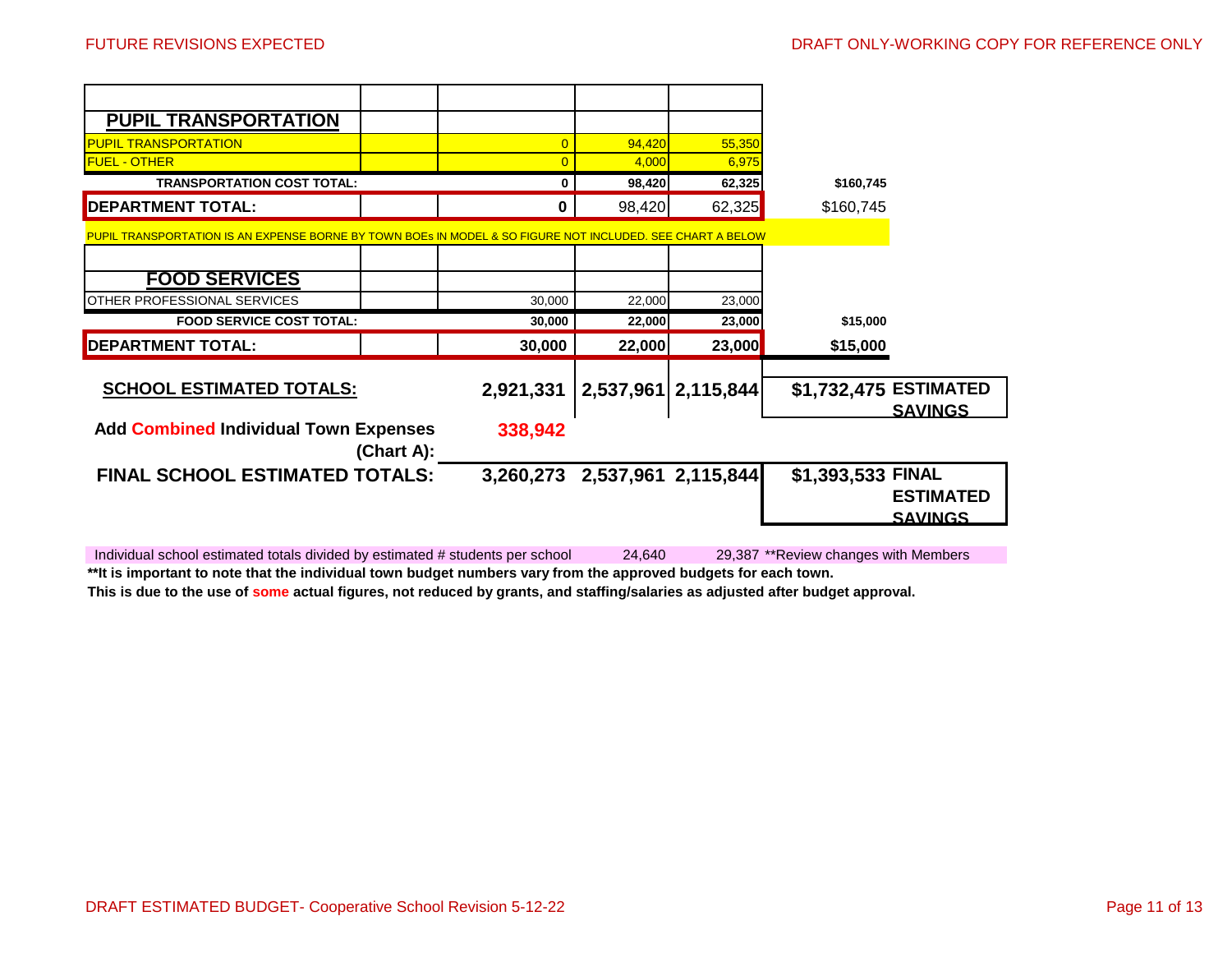## **CHART A**

|                                                       | <b>Expenses moved from General Education Budget to individual Town/BOE Budgets:</b> |                |            |                           |
|-------------------------------------------------------|-------------------------------------------------------------------------------------|----------------|------------|---------------------------|
|                                                       | <b>Scotland</b>                                                                     | <b>Hampton</b> |            |                           |
| <b>REGULAR INSTRUCTION:</b>                           |                                                                                     |                |            |                           |
| <b>TUITION/PUBLIC IN STATE</b>                        | 50,470                                                                              | 19,196         |            |                           |
| <b>SPECIAL EDUCATION:</b>                             |                                                                                     |                |            |                           |
| <b>TUITION/PUBLIC IN STATE</b>                        | 16,530                                                                              | $\overline{0}$ |            |                           |
| <b>TUITION/PRIVATE</b>                                |                                                                                     | 76,500         |            |                           |
| <b>TRANSPORTATION SPECIAL ED</b>                      |                                                                                     | 10,000         |            |                           |
| <b>ADULT EDUCATION</b>                                |                                                                                     |                |            |                           |
| <b>ADULT EDUCATION</b>                                | 2.000                                                                               | 2,135          |            |                           |
| <b>SUPERINTENDENT</b>                                 |                                                                                     |                |            |                           |
| <b>ENUMERATOR</b>                                     | 816                                                                                 | 550            |            |                           |
| <b>PUPIL TRANSPORTATION</b>                           |                                                                                     |                |            |                           |
| <b>PUPIL TRANSPORTATION</b>                           | 94,420                                                                              | 110,700        | **see note |                           |
| <b>FUEL - OTHER</b>                                   | 4,000                                                                               | 13,950         |            |                           |
| <b>Total expense from General Education</b>           |                                                                                     |                |            | <b>Total Combined</b>     |
| <b>Budget to Individual Town BOE Budget</b>           |                                                                                     |                |            | <b>Town BOE</b>           |
| (Individual Town Expenses):                           | 168,236                                                                             | 233,031        |            | <b>401,267 Expenses</b>   |
|                                                       |                                                                                     |                |            |                           |
| Subtract Hampton's RD 11 Transportation & Fuel Costs: |                                                                                     | 62,325         |            | <b>Combined</b>           |
|                                                       |                                                                                     |                |            | <b>Individual Town</b>    |
|                                                       |                                                                                     |                |            | <b>Expenses (carry to</b> |
| <b>Total expenses related to Elementary School</b>    |                                                                                     |                |            | school estimated          |
| budgets only:                                         |                                                                                     |                |            | 338,942 totals above)     |

entire Pupil Transportation & Fuel-Other expense (Total \$124,650) must be transferred to the HES overall BOE Budget because RD11 Transportation & Fuel is paid through the HES budget as well, as a combined figure. The RD11 costs must be subtracted from Hampton's total expense of \$233,031, so that the *individual town* expenses reflect only those costs related to *the Elementary Schools, for comparison purposes.*

\*\*Model Total Figure does not include highlighted line items in spreadsheet, which are transferred to the chart above